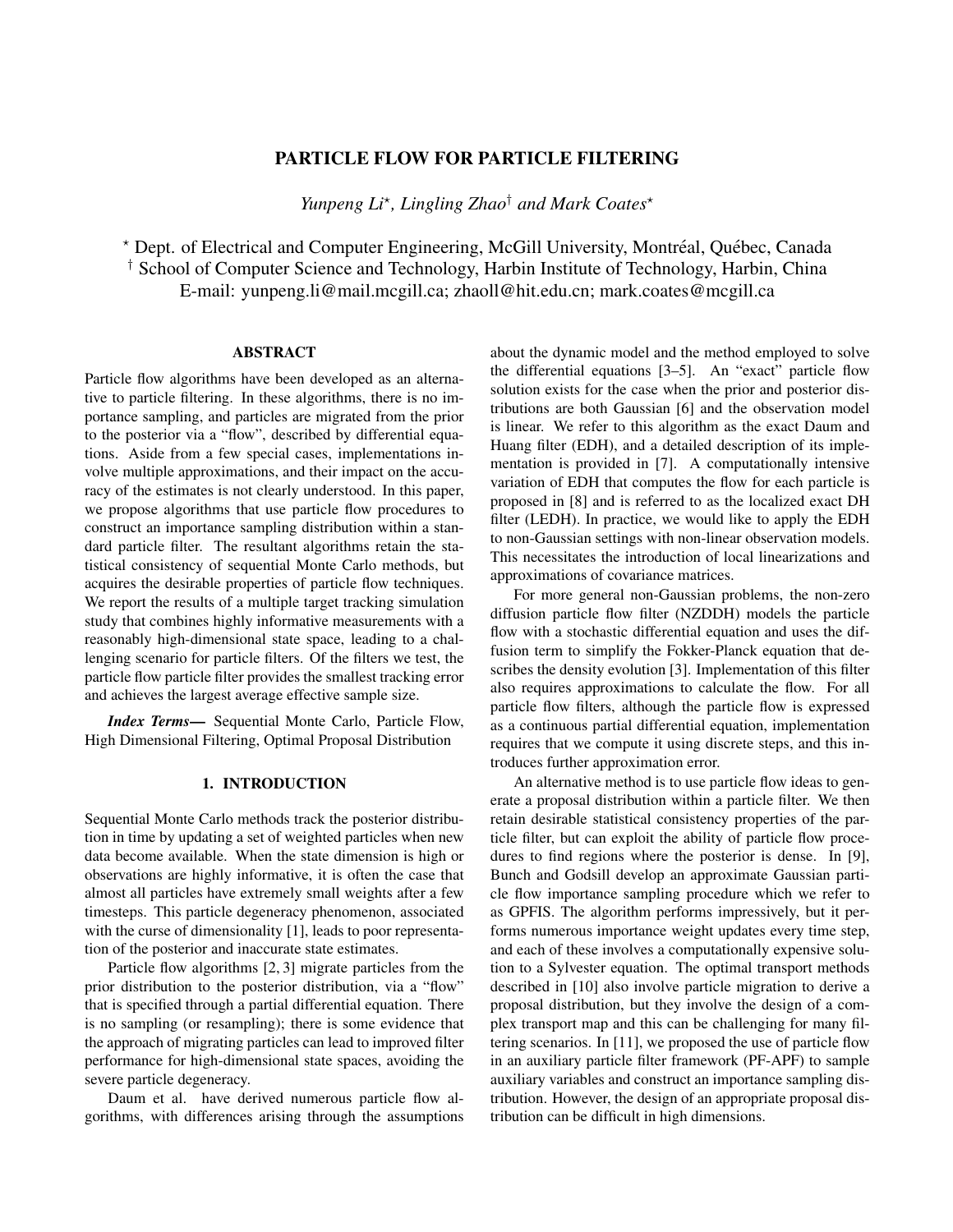In this paper, we propose a simple way to incorporate particle flow techniques within the standard particle filtering framework. We demonstrate with an example simulation that the approach can improve accuracy and increase the effective sample size. The paper is organized as follows: Section 2 provides the problem statement; section 3 describes the particle flow particle filter; section 4 describes the simulation setup and presents results; and section 5 provides a summary.

### 2. PROBLEM STATEMENT

Consider the task of nonlinear filtering with the following models:

$$
x_k = g(x_{k-1}, v_k) \tag{1}
$$

$$
z_k = h(x_k, w_k). \tag{2}
$$

Here the unobserved state  $x_k$  evolves according to the dynamic model described by  $g($ ),  $z_k$  is the observation which is linked to  $x_k$  through a nonlinear measurement model  $h()$ .  $v_k$ is the process noise and  $w_k$  is the measurement noise term. The nonlinear filtering task is to track the marginal posterior distribution  $p(x_k|z_{1:k})$ , where  $z_{1:k} = \{z_1, \ldots, z_k\}$  is a sequence of observations collected up to time step  $k$ .

### 3. PARTICLE FLOW IMPORTANCE SAMPLING

Suppose that at the  $(k - 1)$ -th time step, we have a set of  $N_p$ particles  $\{x_{k-1}^i\}_{i=1}^{N_p}$  and weights  $\{w_{k-1}^i\}_{i=1}^{N_p}$  representing the posterior distribution at time  $k - 1$ . After propagating particles using the dynamic model, we obtain weighted samples  $\{\tilde{\mu}^i, w_{k-1}^i\}_{i=1}^{N_p}$  that represent the prior distribution at time k.

The proposed particle flow particle filter consists of two steps. First, the particle flow equations are employed to migrate particles from the prior to the posterior. After applying the mapping, we have generated a set of weighted particles  $\{\mu^i, w_{k-1}^i\}_{i=1}^{N_p}$ . The proposed particle flow particle filter algorithm considers the generated particles as being drawn from a proposal distribution. Due to the nature of the particle flow procedure, we anticipate that the proposal distribution is reasonably well matched to the posterior. Our key challenge is evaluating the proposal density  $q(x_k|x_{k-1}, z_k)$  at  $\mu^i$ . We address this by designing particle flow procedures which possess the one-to-one mapping property.

### 3.1. Exact Particle Flow

We model the particle flow process as a background stochastic process  $\mu(\lambda)$  for  $\lambda \in [0,1]$ , such that the distribution of  $\mu(0)$  is the prior distribution of  $x_k$  and the distribution of  $\mu(1)$  is the posterior distribution of  $x_k$ . For simplicity we drop the parameter  $\lambda$  for  $\mu$  when the pseudo-time step  $\lambda$  is clearly defined in the context. Discretized pseudo-time integration is needed in the implementation. We set a sequence of discrete steps with possibly varying step sizes  $[\Delta\lambda(1), \Delta\lambda(2), \ldots, \Delta\lambda(N_{\lambda})].$ 

When both the prior and posterior distribution are Gaussian and the observation model is linear, an exact expression for the particle flow can be derived for EDH [6]. The flow is described by the equation:

$$
\frac{d\mu}{d\lambda} = \zeta(\mu, \lambda) = A(\lambda)\mu + b(\lambda)
$$
 (3)

where

$$
A(\lambda) = -\frac{1}{2}PH^{T}(\lambda HPH^{T} + R)^{-1}H,
$$
\n(4)

$$
b(\lambda) = (I + 2\lambda A)[(I + \lambda A)PHT R-1 zk + A\bar{\mu}_0].
$$
 (5)

Here  $\bar{\mu}_0$  is the mean of the prior distribution. P is the covariance matrix of the prediction error for the prior distribution, which can be estimated by the sample covariance matrix, or through an extended or unscented Kalman filter (EKF/UKF). For nonlinear models,  $H$  is the linearization of the measurement model, i.e.  $H = \frac{\partial h(\mu, 0)}{\partial \mu}$ . R is the covariance matrix of the measurement error. Pseudocodes of two typical algorithms in this class, the EDH [7] and the LEDH, are both presented in [8]. In LEDH, the slope  $A^{i}(\lambda)$  and the offset  $b^{i}(\lambda)$ of the drift term  $\zeta(\mu^i, \lambda) = A^i(\lambda)\mu^i + b^i(\lambda)$  are calculated for each particle  $\mu^i$ .

### 3.2. Proposal Density Evaluation

As discussed above, the critical step is the evaluation of the proposal density for a given particle. After the discretized particle flow process, we can view the migrated particle  $\mu^i$ as being drawn from a proposal distribution  $q(\mu^i|x_{k-1}^i, z_k)$ . If the function constructed by the discretized particle flow,  $\mu^{i} = T(\tilde{\mu}^{i})$  is one-to-one (injective), then we can evaluate the proposal density as follows:

$$
q(\mu^{i}|x_{k-1}^{i}, z_{k}) = p(\tilde{\mu}^{i}|x_{k-1}^{i}, z_{k})
$$
  
=  $p(\tilde{\mu}^{i}|x_{k-1}^{i})$  (6)

The first equation holds because of the one-to-one mapping between  $\tilde{\mu}^i$  and  $\mu^i$ . The second equation holds because  $\tilde{\mu}^i$  is generated solely from the dynamic model.

The proposal density evaluation is a one-step calculation of the probability density based on the dynamic model, which adds negligible computational cost to the particle flow algorithm. We can then evaluate the importance weights of each particle as

$$
w_k^i = \frac{p(\mu^i | x_{k-1}^i) p(z_k | \mu^i)}{p(\tilde{\mu}^i | x_{k-1}^i)} w_{k-1}^i
$$
 (7)

The pseudocode of the particle flow particle filter algorithm (PF-PF) based on EDH is presented in Algorithm 1. And the algorithm based on LEDH is shown in Algorithm 2.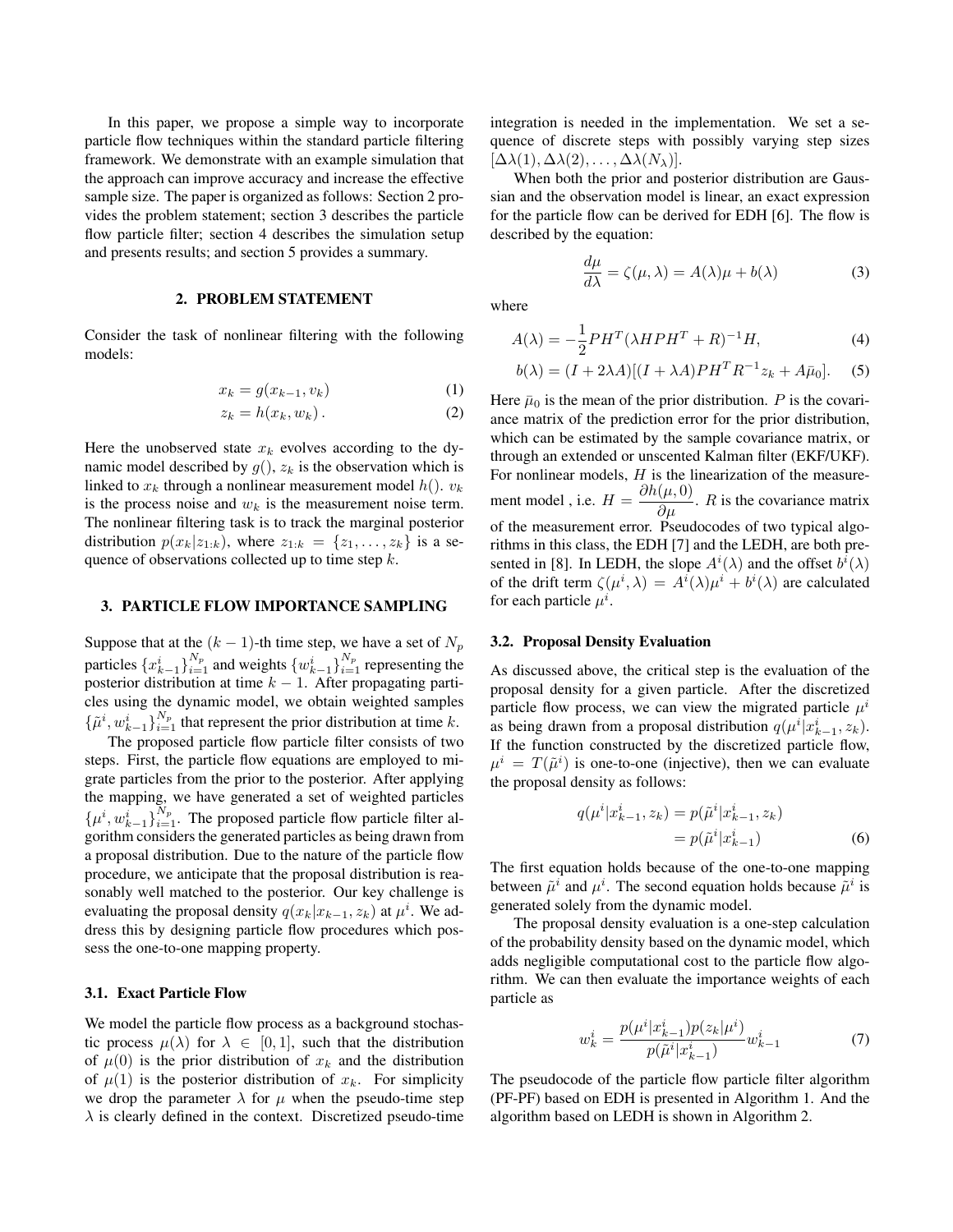Algorithm 1: Particle flow particle filtering (EDH).

1: Initialization: Draw  $\{x_0^i\}_{i=1}^{N_p}$  from the prior  $p_0(x)$ ; 2: Set  $\{w_0^i\}_{i=1}^{N_p} = \frac{1}{N_p};$ 3: for  $k = 1$  to T do 4: Estimate  $\bar{\mu}$  and P using the sample mean and the sample covariance matrix, EKF, or UKF; 5: for  $i = 1, \ldots, N_p$  do 6: Propagate particles  $\tilde{\mu}^i = g(x_{k-1}^i, v_k)$ ; 7: Set  $\mu^i = \tilde{\mu}^i$ ; 8: end for 9: Set  $\lambda = 0$ : 10: **for**  $j = 1, \ldots, N_{\lambda}$  do 11: Set  $\lambda = \lambda + \Delta \lambda(j);$ 12: Calculate  $A(\lambda)$  and  $b(\lambda)$  using  $\bar{\mu}$ ; 13: Migrate  $\bar{\mu}$ :  $\bar{\mu} = \bar{\mu} + \Delta \lambda(j) (A(\lambda)\bar{\mu} + b(\lambda));$ 14: **for**  $i = 1, \ldots, N_p$  do 15: Migrate particles:  $\mu^{i} = \mu^{i} + \Delta \lambda(j) (A(\lambda)\mu^{i} + b(\lambda));$ 16: end for 17: end for 18: **for**  $i = 1, ..., N_p$  **do** 19: Set  $x_k^i = \mu^i$ ; 20:  $w_k^i = \frac{p(x_k^i | x_{k-1}^i)p(z_k | x_k^i)}{p(\tilde{u}^i | x_i^i)}$  $\frac{p(\tilde{\mu}^{i}|x_{k-1}^{i})P(z_{k}|x_{k})}{p(\tilde{\mu}^{i}|x_{k-1}^{i})}w_{k-1}^{i};$ 21: end for 22: **for**  $i = 1, ..., N_p$  **do** 23: Normalize  $w_k^i = w_k^i / \sum_{s=1}^{N_p} w_k^s$ ; 24: end for 25: Estimate  $\hat{x}_k$  from  $\{x_k^i, w_k^i\}$ ;  $_k, w_k$ 26: (Optional) Resample  $\{x_k^i, w_k^i\}_{i=1}^{N_p}$  and regularize to obtain  $\{x_k^i, \frac{1}{N}\}_{i=1}^{N_p}$ ; 27: end for

Here we discuss the conditions the function  $T(\cdot)$  is oneto-one for the PFPF based on EDH; PFPF based on LEDH can be addressed similarly. Consider two values  $\mu_1 \neq \mu_2$ , and the action of one update with step size  $\Delta\lambda$  in the discretized exact Gaussian particle flow (line 15 in Algorithm 1). We have  $\mu'_1 = \mu_1 + \Delta\lambda(A(\lambda)\mu_1 + b(\lambda))$  and  $\mu'_2 = \mu_2 + \Delta\lambda(A(\lambda)\mu_2 + b(\lambda))$  $b(\lambda)$ ). For the EDH,  $A(\lambda)$  and  $b(\lambda)$  are the same for all  $\mu^{i}$ , since linearization is performed at  $\bar{\mu}$ . If  $\mu'_1 \neq \mu'_2$  for all  $\lambda$ , then  $T(\cdot)$  must be one-to-one. If  $\mu'_1 = \mu'_2$ , then  $(\mu_2 - \mu_1) =$  $-\Delta\lambda A(\lambda)(\mu_2 - \mu_1)$ . This equality holds only if  $(\mu_2 - \mu_1)$  is an eigenvector of  $A(\lambda)$  and its corresponding eigenvalue  $\rho_A$ satisfies  $\Delta \lambda = \frac{-1}{\rho_A}$ . We can ensure that this is not the case in several ways.  $|A(\lambda)|$  can be proved to be bounded thus  $|\rho_A|$  is bounded. If we choose  $\Delta\lambda$  sufficiently small, then  $\Delta \lambda$  < 1/max  $|\rho_A(\lambda)|$  for any  $\lambda$ , and  $\mu'_1 \neq \mu'_2$ . Alternatively, at the cost of increased computational expense, we can explicitly evaluate eigenvalues of  $A(\lambda)$  at each pseudo-time step and choose the value of  $\Delta\lambda$  accordingly.

Algorithm 2: Particle flow particle filtering (LEDH). (Replaces line 5–17 of Algorithm 1).

| 6: <b>for</b> $i = 1, , N_p$ <b>do</b>  |                                                                                                                 |
|-----------------------------------------|-----------------------------------------------------------------------------------------------------------------|
| 7:                                      | Calculate $\bar{\mu}^i = g(x_{k-1}^i, 0)$ ;                                                                     |
|                                         | 8: Propagate particles $\tilde{\mu}^i = g(x_{k-1}^i, v_k);$                                                     |
| Set $\mu^i = \tilde{\mu}^i$ ;<br>9:     |                                                                                                                 |
| 10: end for                             |                                                                                                                 |
| 11: Set $\lambda = 0$ :                 |                                                                                                                 |
| 12: for $j = 1, \ldots, N_{\lambda}$ do |                                                                                                                 |
| 13:                                     | Set $\lambda = \lambda + \Delta \lambda(i);$                                                                    |
| for $i=1,\ldots,N_p$ do<br>14:          |                                                                                                                 |
| 15:                                     | Calculate $A^{i}(\lambda)$ and $b^{i}(\lambda)$ using $\bar{\mu}^{i}$ ;                                         |
| 16:                                     | Migrate $\bar{\mu}^i$ : $\bar{\mu}^i = \bar{\mu}^i + \Delta \lambda(j) (A^i(\lambda)\bar{\mu} + b^i(\lambda));$ |
| 17:                                     | Migrate particles:                                                                                              |
|                                         | $\mu^{i} = \mu^{i} + \Delta \lambda(j) (A^{i}(\lambda)\mu^{i} + b^{i}(\lambda));$                               |
| end for<br>18:                          |                                                                                                                 |
| $19:$ end for                           |                                                                                                                 |

### 4. SIMULATION AND RESULTS

### 4.1. Simulation setup

We adapt the multi-target simulation setup proposed in [12]. M targets move according to the dynamic model  $x_k^{(m)} =$  $Fx_{k-1}^{(m)}+v_k^{(m)}$  $k^{(m)}$ , where  $x_k^{(m)} = (\mathbf{x}_k^{(m)}, \mathbf{y}_k^{(m)})$  $_{k}^{\left( m\right) },\dot{\mathrm{x}}_{k}^{\left( m\right) }$  $_k^{(m)}, \dot{\mathrm{y}}_k^{(m)}$  $\binom{m}{k}$ <sup>T</sup> contains the position and velocity of target m.  $F \in \mathbb{R}^{4 \times 4}$  is the transition matrix and  $v_k^{(m)} \sim N(0, \sigma_v^2 V)$  is the noise vector. 25 acoustic amplitude sensors are deployed in a region of size  $40 \text{ m} \times 40 \text{ m}$ . Each target emits a sound of amplitude A, which is received by sensor s at position  $\zeta^s$  with an amplitude

$$
\bar{z}^{s}(x_{k}) = \sum_{m=1}^{M} \frac{A}{||(\mathbf{x}_{k}^{(m)}, \mathbf{y}_{k}^{(m)})^{T} - \zeta^{s}||^{\kappa} + d_{0}}.
$$

The noisy measurement  $z_k^s$  of sensor s is modeled as

$$
z_k^s = \bar{z}^s(x_k) + w_k^s
$$

where  $x_k = (x_k^{(1)})$  $\binom{(1)}{k}$ ;  $x_k^{(2)}$  $\binom{2}{k}; x_k^{(3)}$  $k^{(3)}; x_k^{(4)}$  $\binom{4}{k}$  is the overall state vector of dimension 16,  $w_k^s \sim N(0, \sigma_w^2)$ .

In the simulation, 
$$
M = 4
$$
,  $A = 10$ ,  $\sigma_v^2 = 0.05$ ,  $\kappa = 1$ ,  
\n $d_0 = 0.1$ ,  $F = \begin{bmatrix} 1 & 0 & 1 & 0 \\ 0 & 1 & 0 & 1 \\ 0 & 0 & 1 & 0 \\ 0 & 0 & 0 & 1 \end{bmatrix}$ ,  $V = \begin{bmatrix} 1/3 & 0 & 0.5 & 0 \\ 0 & 1/3 & 0 & 0.5 \\ 0.5 & 0 & 1 & 0 \\ 0 & 0.5 & 0 & 1 \end{bmatrix}$ .

We set  $\sigma_w^2 = 0.01$ , indicating that measurements are highly informative. The initial states of targets are  $[12, 6, 0.001, 0.001]^T$ ,  $[32, 32, -0.001, -0.005]^T$ ,  $[20, 13, -0.1, 0.01]^T$  and  $[15, 35, 0.002, 0.002]^{T}$ . The simulation is implemented in Matlab and is conducted for 100 trials.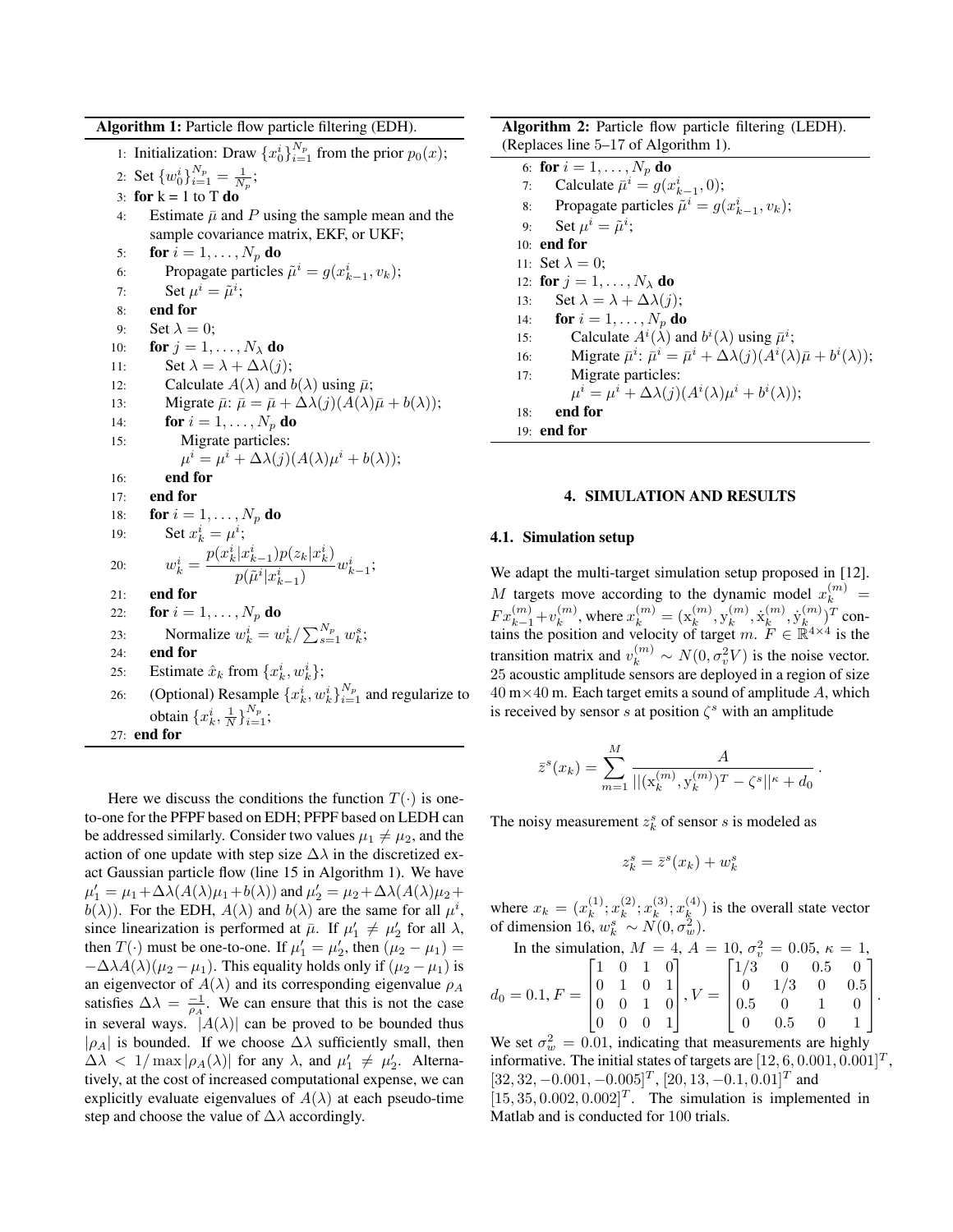#### 4.2. Parameter values for the filtering algorithms

We adopt the exponentially spaced step sizes recommended in [3]. 29  $\lambda$  values are chosen with the constant ratio of step sizes being 1.2 and the initial step size is approximately 0.001. The exact value is chosen to guarantee that the sum of step sizes is equal to 1. The covariance matrix of the prior distribution is estimated with an EKF running in parallel. The redraw strategy in [8] is used for the EDH, LEDH, and NZDDH filters at the beginning of each time step. The diffusion term for the GPFIS algorithm is set to 0 as suggested in [9].

For all algorithms, we sample the initial mean from a Gaussian centered at the true initial states with variance 10 for positions and 1 for velocities. The covariance of the dy-

namic noise is modeled as  $\lceil$  $\overline{1}$  $0.1$  $\overline{1}$ 3 0 0.1 0 0 3 0 0.1  $0.03 \t 0$ 0 0.1 0 0.03 1  $\mathbf{I}$  $\mathbf{I}$  $\mathbf{I}$ , larger

than that used to generate tracks. Resampling is performed when the effective sample size (ESS) is less than  $\frac{N_p}{2}$ . A small regularization noise is added after resampling.  $N_p = 500$ particles are used in all tested algorithms except the bootstrap particle filter (BPF),

### 4.3. Experimental results

Figure 1 shows the average position errors at each time step for the various tracking algorithms we compare. PF-PF (LEDH) exhibits the smallest average tracking error. BPF with 1 million particles has slightly larger average error. However, the computational cost of BPF with 1 million particles is twice the cost of PF-PF (LEDH) (Table 1). LEDH has the third best performance but EDH has relatively large average error, indicating that the proposal distribution constructed from EDH may not be close to the posterior distribution, thus PFPF (EDH) performs poorly. NZDDH results in constantly lost tracks due to large movements of individual particles. So average errors are not shown here. GPFIS has similar tracking error with BPF with 100000 particles and is the most computationally expensive algorithm. EKF has the worst average tracking performance among those displayed in Figure 1.

Table 1. Average error and execution time per step. Results are produced with an Intel Xeon E5-4650 2.70GHz CPU.

| Algorithm                  | PF-PF PF-PF LEDH EDH GPFIS EKF BPF BPF BPF (LEDH) (EDH)<br>$ $ (LEDH) $ $ (EDH) $ $ |      |  |                                                  |  |  |
|----------------------------|-------------------------------------------------------------------------------------|------|--|--------------------------------------------------|--|--|
| Avg. $error(m)$            | 6.54                                                                                |      |  | $10.2$   7.03   10.8   8.86   15.7   8.83   7.43 |  |  |
| Avg. exec. time $(s)$ 3.48 |                                                                                     | 0.03 |  | $3.44$   0.02   239   0.003   0.73   7.20        |  |  |

Figure 2 compares the average ESS among all tested algorithms with importance sampling. BPF with 100000 particles has an average ESS around 2, showing a strong discrepancy



Fig. 1. Average errors at each time step.



Fig. 2. Average ESS at each time step.

between the prior and the posterior, which requires an even greater amount of particles for BPF. GPFIS exhibits a high variation in ESS. PF-PF (LEDH) with 500 particles maintains a particle cloud with the highest effective sample size for most of time. And it is very efficient compared with GPFIS.

### 5. CONCLUSIONS

In this paper, we have proposed particle filtering algorithms that uses particle flow methods to construct the proposal distribution. By designing particle flow approaches with the property of one-to-one mapping, we can evaluate the important weights in an efficient manner. In contrast to a previous similar approach [9], the computational overhead is modest, and the accuracy is similar or superior. In a simulation setup where the average effective sample size of BPF with one million particles is less than 10, PF-PF (LEDH) with 500 particles has the smallest tracking error and maintains a particle cloud with a higher effective sample size. This demonstrates that PF-PF based on LEDH is capable of producing better particle presentations of posterior distributions than other filtering algorithms with much higher computational cost.